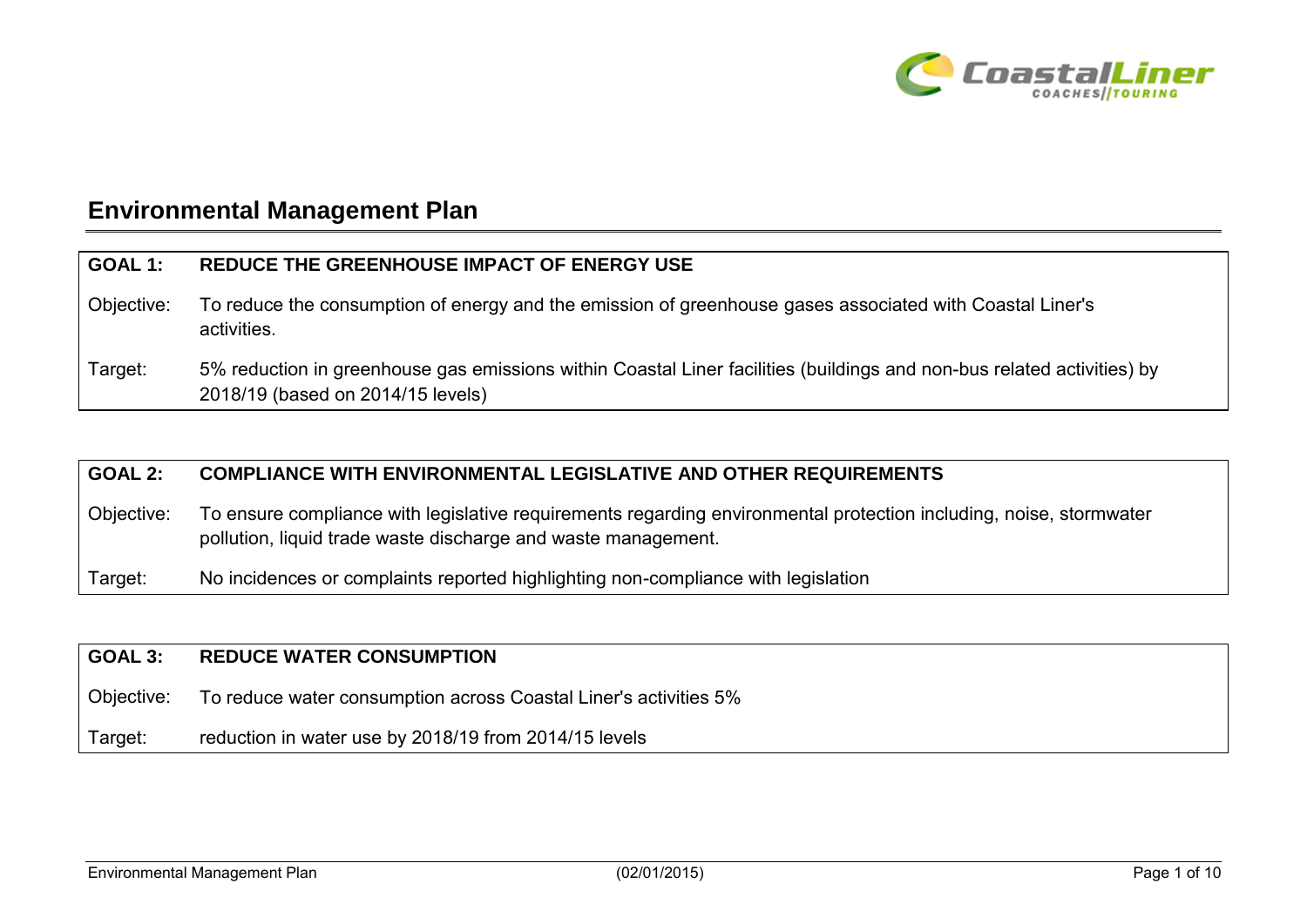

#### **GOAL 4: MINIMISE WASTE SENT TO LANDFILL**

Objective: To reduce the generation of waste from all Coastal Liner activities by 5%

Target: reduction in tonnes to landfill by 2018/19 (based on 2014/15 levels)

#### **GOAL 5: PREVENT STORMWATER, SOIL AND GROUNDWATER POLLUTION**

Objective: To prevent the pollution of stormwater, soil, groundwater from Coastal Liner activities and to ensure compliance with relevant environmental legislation.

Target: No incidents or complaints received

#### **GOAL 6: PROMOTE CONTINUAL ENVIRONMENTAL IMPROVEMENT**

Objective: To ensure that the Business Management System complies with all requirements of ISO 14001:2004 and staff have a high awareness of Coastal Liner environmental management system.

Target: Maintain certification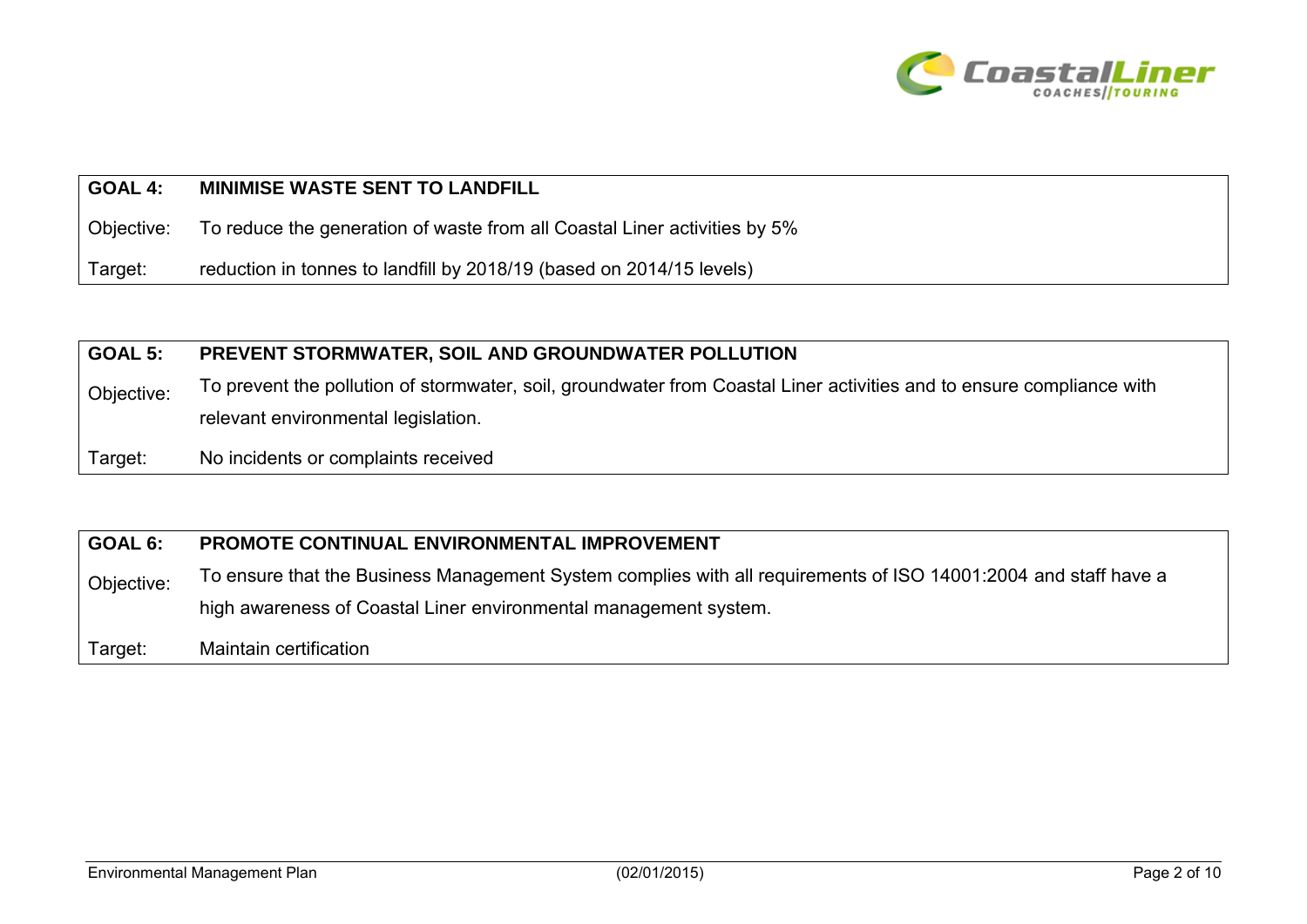

### GOAL 1: REDUCE THE GREENHOUSE IMPACT OF ENERGY USE

**Objective:** To reduce the consumption of energy and the emission of greenhouse gases associated with Coastal Liner's activities.

**Target:** 5% reduction in greenhouse gas emissions within Coastal Liner facilities (buildings and non-bus related activities) by 2018/19 (based on 2014/15 levels).

| <b>Action</b><br>No. | <b>Action</b>                                                                                                      | <b>Activities</b>                                                                                                                                                                                                                                                                                | <b>Responsibility</b>                                        | <b>Timeframe</b>                       |
|----------------------|--------------------------------------------------------------------------------------------------------------------|--------------------------------------------------------------------------------------------------------------------------------------------------------------------------------------------------------------------------------------------------------------------------------------------------|--------------------------------------------------------------|----------------------------------------|
| $\mathbf 1$          | Maintain a database for energy<br>consumption in facilities to tract<br>progress toward target                     | Maintain a database for recording energy use (gas,<br>electricity and fuel from company vehicles) from<br>energy utility and fuel card invoices.                                                                                                                                                 | <b>Environmental Officer</b><br>Administrators               | Annually (ongoing)                     |
| $\overline{2}$       | <b>Monitor energy consumption</b>                                                                                  | Input Coastal Liner's energy consumption data<br>(fuel, electricity, gas, greases and oils) into the<br>Australian Government's National Greenhouse and<br>Energy Reporting (NGER) framework and submit<br>to the Government annually.                                                           | <b>Environmental Officer</b>                                 | Annually (July-<br>September)          |
| $\overline{3}$       | Investigate<br>actions<br>to<br>reduce energy use across all<br><b>Coastal Liner facilities</b>                    | Participate in the Australian Government's Energy<br>Efficiency Opportunities (EEO) Program:<br>Input energy consumption data into EEO program<br>Identify energy efficiency opportunities within all<br>activities.<br>Conduct energy assessments to identify energy<br>efficiency improvements | <b>Environmental Officer</b>                                 | Ongoing                                |
| $\overline{4}$       | Implement energy efficiency<br>opportunities identified through<br>the EEO program to reduce<br>energy consumption | Prioritise the energy efficiency opportunities that have<br>a pay back period of 4 years and seek management<br>approval to implement.                                                                                                                                                           | All Managers<br><b>Environmental Officer</b>                 | 2016                                   |
| $5\phantom{1}$       | <b>Purchase energy efficient</b><br>electrical devices/equipment                                                   | Develop an energy efficiency purchasing policy to<br>enable purchase of energy smart equipment.<br>Install auto switch-off timers on appropriate energy<br>$\bullet$<br>using equipment<br>Keep up-to-date with new energy efficiency<br>technologies                                            | <b>Environmental Officer</b><br>Area Manager<br>All Managers | • 2015<br>2015<br>$\bullet$<br>Ongoing |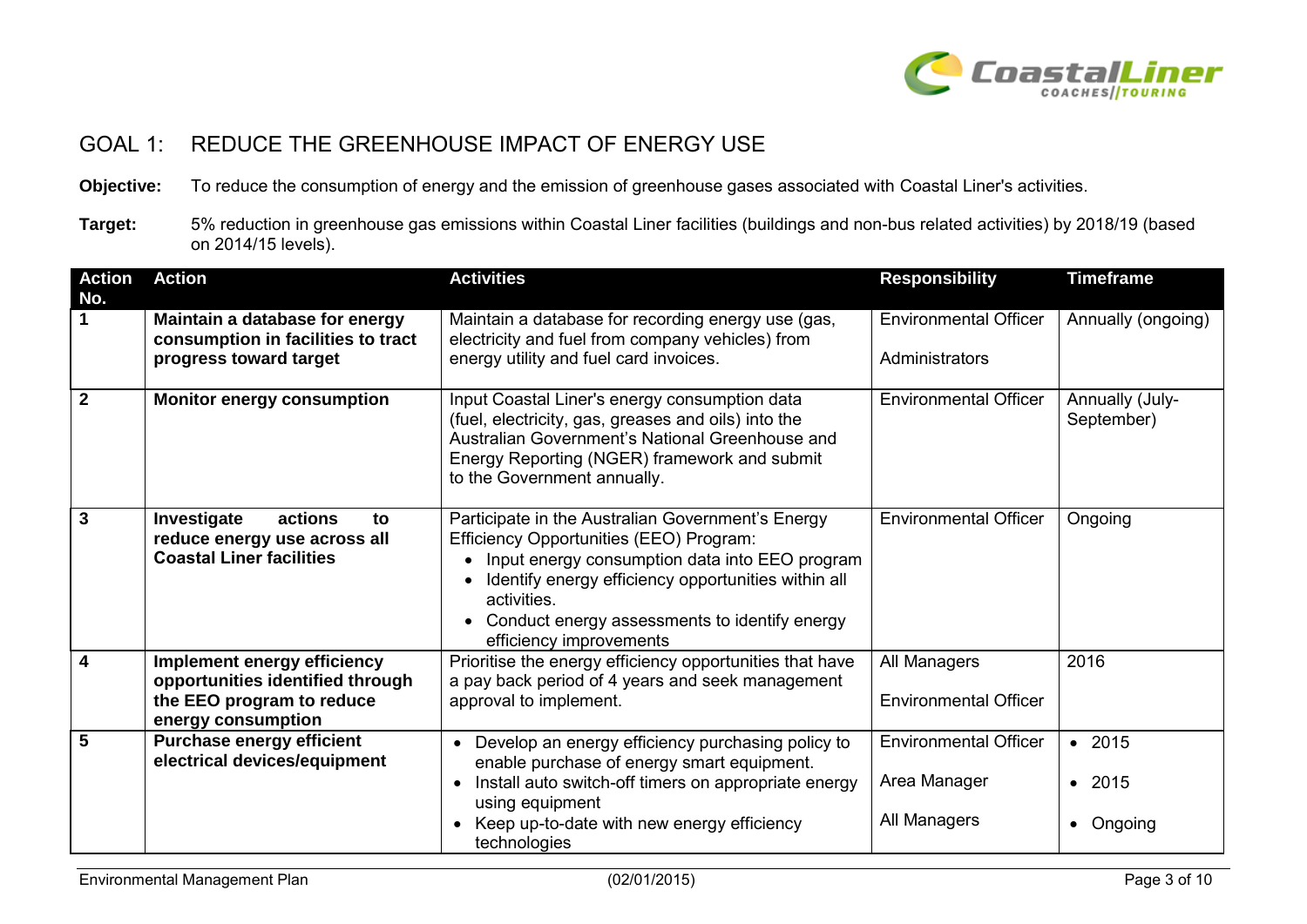

| 6 | Incorporate best practice energy<br>efficiency standards into new or<br>renovated Coastal Liner owned<br>buildings | Develop energy efficient building / renovation<br>specifications for Coastal Liner facilities and seek<br>Management approval.     | <b>Environmental Officer</b> | As required |
|---|--------------------------------------------------------------------------------------------------------------------|------------------------------------------------------------------------------------------------------------------------------------|------------------------------|-------------|
|   | Investigate options for renewable<br>energy generation                                                             | Investigate the installation of photovoltaic solar cells<br>and solar hot water on buildings and direct to the<br>electricity grid | <b>Environmental Officer</b> | 2015        |
| 8 | <b>Educate staff and raise awareness</b><br>about energy efficiency within<br>depot facilities                     | Develop signage for display around depots.                                                                                         | <b>Environmental Officer</b> | 2015        |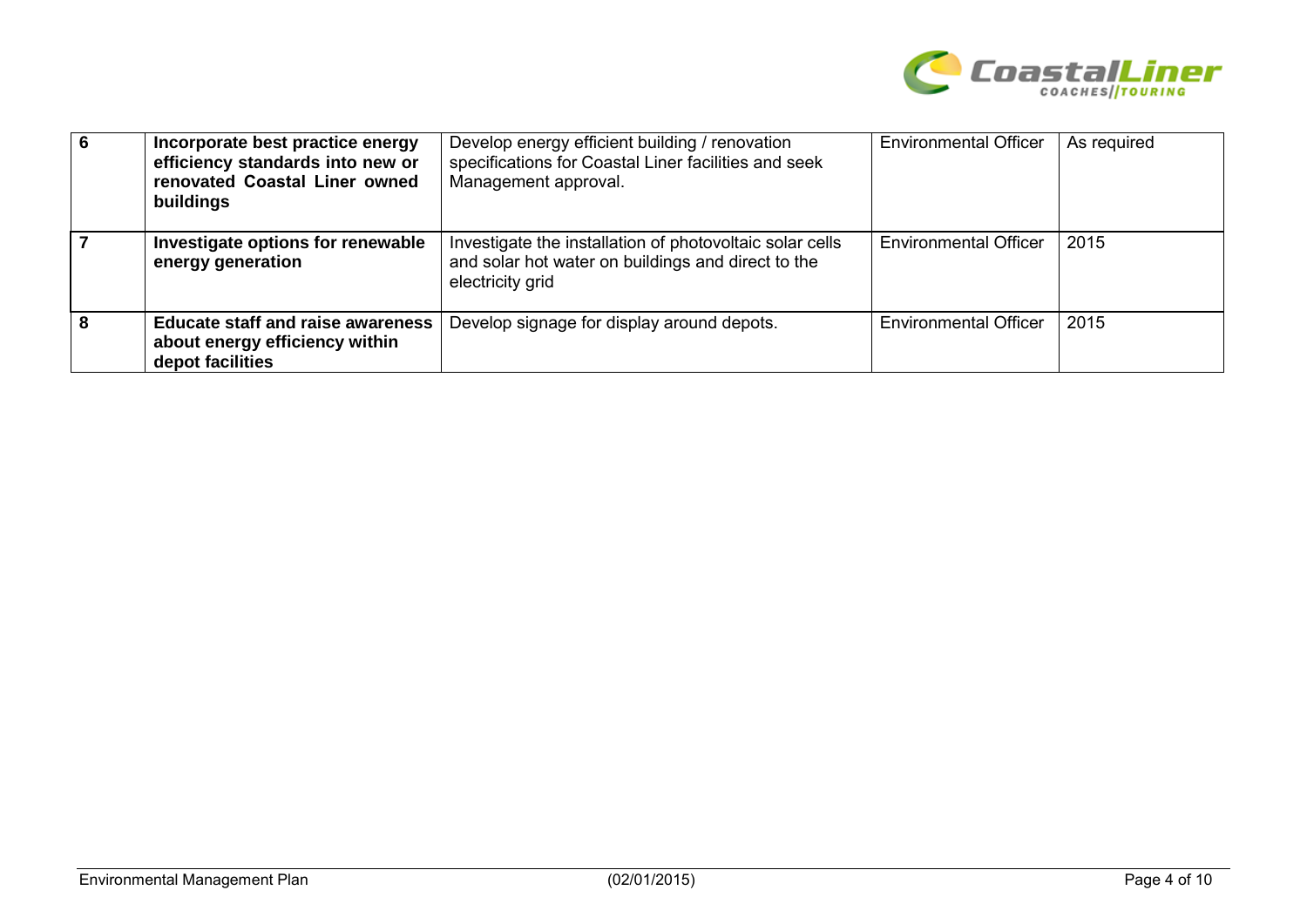

### GOAL 2: COMPLIANCE WITH ENVIRONMENTAL LEGISLATIVE AND OTHER REQUIREMENTS

Objective: To ensure compliance with legislative requirements regarding environmental protection including, noise, stormwater pollution, liquid trade waste discharge and waste management.

Target: No incidences or complaints reported highlighting non-compliance with legislation

| <b>Action</b><br>No. | <b>Action</b>                                                                                                                                                                                                                                                                                                                                                                                                                                                                                                        | <b>Activities</b>                                                                                                                                                                                                                                                                                                                                                                                                                                                                                                                                            | <b>Responsibility</b>   | <b>Completed by</b> |
|----------------------|----------------------------------------------------------------------------------------------------------------------------------------------------------------------------------------------------------------------------------------------------------------------------------------------------------------------------------------------------------------------------------------------------------------------------------------------------------------------------------------------------------------------|--------------------------------------------------------------------------------------------------------------------------------------------------------------------------------------------------------------------------------------------------------------------------------------------------------------------------------------------------------------------------------------------------------------------------------------------------------------------------------------------------------------------------------------------------------------|-------------------------|---------------------|
| 9                    | Copies of permits /approvals are<br>kept at hand.                                                                                                                                                                                                                                                                                                                                                                                                                                                                    | Permits/approvals for the following to be kept up-to-<br>date:<br>Liquid wastewater discharge approval /<br>agreement from Wyong Council for depots.<br>Backflow prevention certificates                                                                                                                                                                                                                                                                                                                                                                     | <b>Workshop Manager</b> | Ongoing             |
| 10                   | <b>Comply with:</b><br>1. the Protection Environment<br>Operations Act 1997 and<br>associated Regulations:<br><b>Protection of the</b><br><b>Environment Operations</b><br>(General) Regulation 2009.<br>• Protection of the<br><b>Environment Operations</b><br>(Waste) Regulation 2005.<br><b>Protection of the</b><br>$\bullet$<br><b>Environment Operations</b><br>(Clean Air) Regulation 2010.<br><b>Protection of the</b><br>$\bullet$<br><b>Environment Operations</b><br>(Noise Control) Regulation<br>2008. | Spill clean up kits are to be placed in all<br>Workshops and fuel bays, inspected regularly<br>and kept stocked.<br>Educate workshop staff through Toolbox<br>meetings on emergency procedures for major<br>spills at on-road breakdowns and in the<br>workshop.<br>All hazardous, liquid waste (coolant, oils, fuels)<br>and waste batteries to be collected by a licensed<br>waste transporter for appropriate disposal.<br>Discharge liquid wastewater to sewer according<br>to the conditions of the Wyong Council approval<br>and ensure it is current. | <b>Workshop Manager</b> | Ongoing             |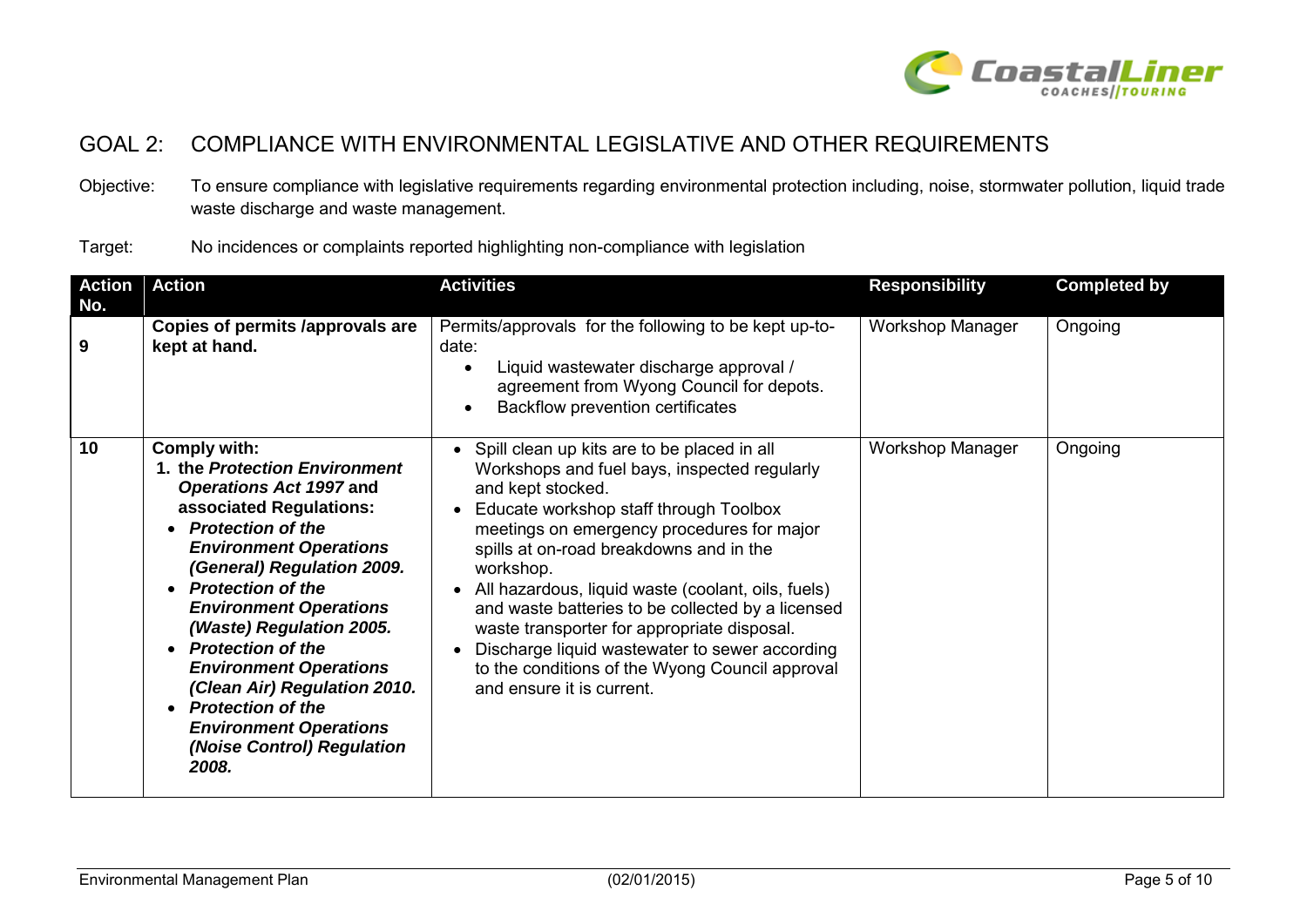

# GOAL 3: REDUCE WATER CONSUMPTION IN COASTAL LINER OPERATIONS

**Objective:** To reduce water consumption across Coastal Liner's activities

#### **Target:** 5% reduction in water use by 2019 from 2014 levels

| <b>Action</b><br>No. | <b>Action</b>                                                                                  | <b>Activities</b>                                                                                                  | <b>Responsibility</b>                                   | <b>Completed by</b> |
|----------------------|------------------------------------------------------------------------------------------------|--------------------------------------------------------------------------------------------------------------------|---------------------------------------------------------|---------------------|
| 11                   | <b>Monitor mains water</b><br>consumption                                                      | Maintain water consumption data from water utility<br>bills to determine baseline consumption against what         | <b>Environmental Officer</b>                            | Ongoing             |
|                      |                                                                                                | future consumption can be compared.                                                                                | Finance                                                 |                     |
| $\overline{12}$      | Where possible, treat and reuse<br>waste water from the bus<br>washing process to wash buses   | Investigate options to recycle wash water from the bus<br>washing process.                                         | Workshop Manager                                        | Ongoing             |
| 13                   | <b>Retrofit water using appliances</b><br>where possible, with water<br>efficient devices      | Install water efficient devices in Coastal Liner owned<br>buildings where appropriate.                             | Area Manager<br><b>Environmental Officer</b>            | 2015                |
| 14                   | Investigate opportunities to<br>capture and reuse water for<br><b>Coastal Liner operations</b> | Determine demand for water for bus washing and<br>options for capturing water from the roof of Depot<br>buildings. | <b>Environmental Officer</b><br><b>Workshop Manager</b> | 2015                |
| 15                   | Plant low water use species in<br><b>Coastal Liner gardens</b>                                 | Advise gardener of drought tolerant plant species                                                                  | <b>Environmental Officer</b>                            | Ongoing             |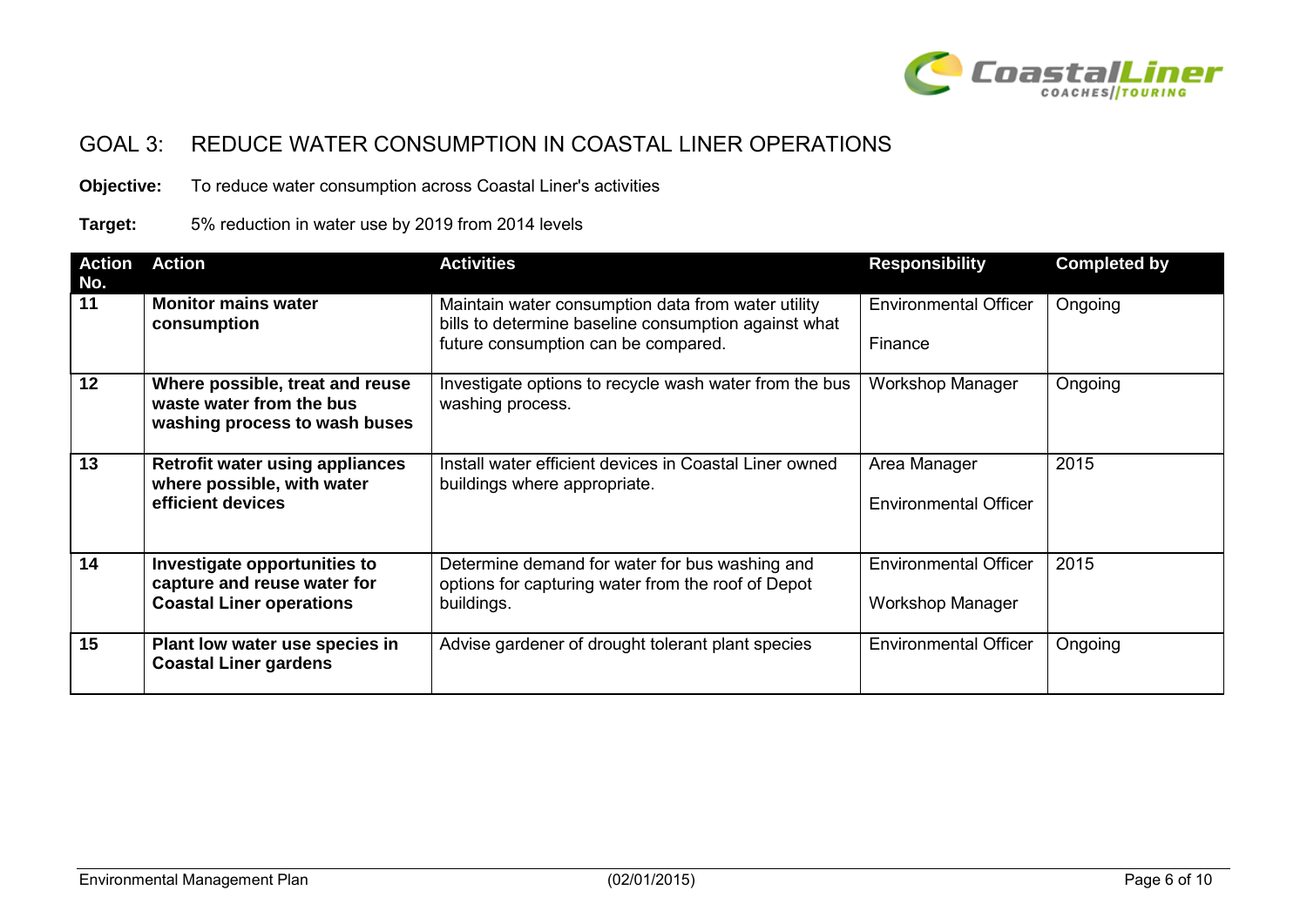

## GOAL 4: MINIMISE WASTE SENT TO LANDFILL

**Objective:** To reduce the generation of waste from all Coastal Liner activities

**Target:** 10% reduction in tonnes to landfill by 2019 (based on 2014 amounts)

| <b>Action</b><br>No. | <b>Action</b>                                                                                     | <b>Activities</b>                                                                                                                                                                                                                                                                                                                                                                                             | <b>Responsibility</b>                          | <b>Completed by</b>            |
|----------------------|---------------------------------------------------------------------------------------------------|---------------------------------------------------------------------------------------------------------------------------------------------------------------------------------------------------------------------------------------------------------------------------------------------------------------------------------------------------------------------------------------------------------------|------------------------------------------------|--------------------------------|
| 16                   | Monitor the amount of waste<br>sent to landfill from all<br><b>Coastal Liner Depots</b>           | Collate amount of waste sent to landfill (by weight)<br>from waste collection contractors.<br>Conduct a waste audit of all Depots in order to<br>$\bullet$<br>determine waste reduction strategies and cost<br>saving opportunities                                                                                                                                                                           | <b>Environmental Officer</b>                   | • Ongoing<br>• 2015            |
| 17                   | Provide recycling facilities at all<br><b>Depots</b>                                              | Provide recycling collections for recyclable items<br>both in the administration and workshop areas -<br>including cardboard, paper, printer and photocopier<br>toner cartridges and fluorescent light tubes.<br>Utilise Local Councils kerbside recycling services to<br>recycle waste where appropriate.<br>Develop signage for recycling bins to educate staff<br>on what can be recycled and in what bin. | <b>Environmental Officer</b><br>Administrators | • 2015<br>• Ongoing<br>Ongoing |
| 18                   | Encourage the purchase of<br>goods with minimal packaging                                         | Investigate procurement policies to reduce the amount<br>of products that are packaged.                                                                                                                                                                                                                                                                                                                       | <b>Environmental Officer</b>                   | Ongoing                        |
| 19                   | Promote waste management<br>initiatives to staff through<br>internal<br>newsletter/noticeboards   | Advise staff via email, newsletter and Toolbox and<br>HS&E Committee meetings of recycling options in the<br>depots.                                                                                                                                                                                                                                                                                          | <b>Environmental Officer</b>                   | Ongoing                        |
| 20                   | <b>Ensure hazardous and high risk</b><br>waste is disposed through a<br>licensed waste contractor | Engage an EPA licensed waste contractor to collect<br>hazardous and high risk waste (oils, coolant, batteries)<br>and complete an EPA Waste Transport Certificate                                                                                                                                                                                                                                             | <b>Workshop Manager</b>                        | Ongoing                        |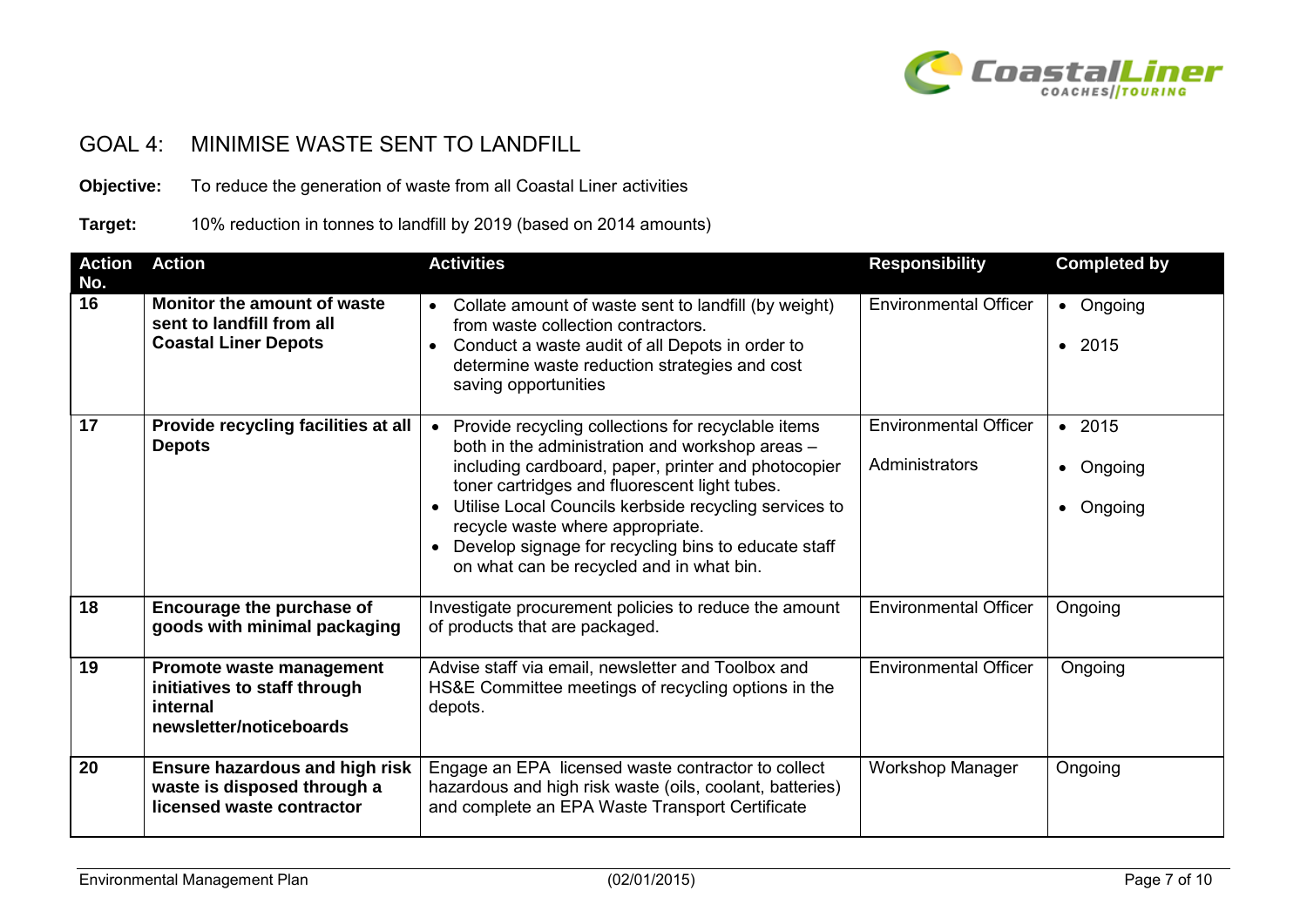

### GOAL 5: PREVENT STORMWATER, SOIL AND GROUNDWATER POLLUTION

**Objective:** To prevent the pollution of stormwater, soil, groundwater from Coastal Liner activities and to ensure compliance with relevant environmental legislation.

**Target:** No incidents or complaints received

| <b>Action</b><br>No. | <b>Action</b>                                                                              | <b>Activities</b>                                                                                                                                                                                                                                                                                              | <b>Responsibility</b>                            | <b>Completed by</b>          |
|----------------------|--------------------------------------------------------------------------------------------|----------------------------------------------------------------------------------------------------------------------------------------------------------------------------------------------------------------------------------------------------------------------------------------------------------------|--------------------------------------------------|------------------------------|
| $\overline{21}$      | All buses to be washed in<br>designated wash bay area at<br>each Depot                     | Waste water from washing process to be treated via<br>oil/water or plate separator before being discharged<br>to sewer in accordance with the Wyong Council trade<br>wastewater agreement / permit.                                                                                                            | Area Manager<br><b>Operations Manager</b>        | Ongoing                      |
| 22                   | All oils, fuels, batteries and<br>chemicals are to be stored in a<br>bunded area or bunded | Comply with the Australian Standard AS1940:2004:<br>The Storage and Handling and Flammable and<br>Combustible Liquid.                                                                                                                                                                                          | <b>Workshop Manager</b><br>Area Manager          | Ongoing                      |
| 23                   | Waste liquid storage tank to be<br>monitored for leaks                                     | Monitor waste oil and coolant tanks/drums regularly for<br>leaks.                                                                                                                                                                                                                                              | <b>Workshop Manager</b>                          | Ongoing (monthly)            |
| 24                   | Contain and clean up all liquids<br>spills                                                 | Ensure spill response materials (kits) are located in<br>all workshops, fuel bays and on-road support<br>services vehicles.<br>Train Workshop staff in spill response.<br>$\bullet$                                                                                                                            | • Workshop Staff<br>Workshop<br>Manager          | Ongoing<br>$\bullet$<br>2015 |
| 25                   | <b>Hazardous and toxic</b><br>substances to be stored<br>appropriately                     | Comply with Coastal Liner's Work, Health & Safety<br>$\bullet$<br>procedures for storing hazardous substances.<br>Store dangerous goods in an appropriate storage<br>$\bullet$<br>facility.<br>Material Data Safety Sheets (MSDSs) to be up-to-<br>$\bullet$<br>date and available for all hazardous products. | <b>Workshop Staff</b><br><b>Workshop Manager</b> | Ongoing                      |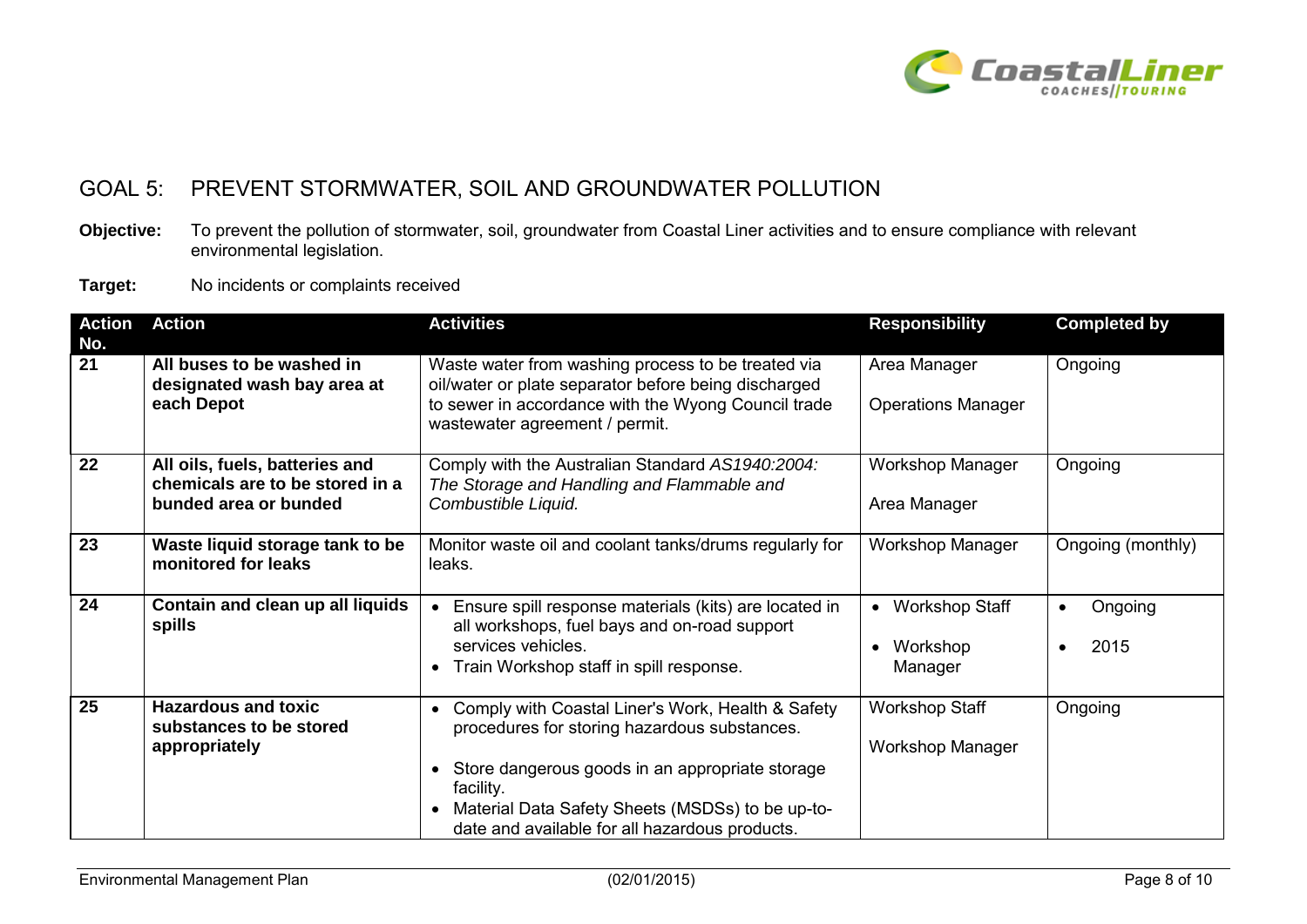

| 26 | Clean the depot's stormwater<br>side entry pits to remove debris<br>runoff from depot yard | Allocate cleaning duties to Depot maintenance plan to<br>ensure drains are cleaned regularly.                                                                                                                                   | Area Manager                 | Quarterly (or as<br>required) |
|----|--------------------------------------------------------------------------------------------|---------------------------------------------------------------------------------------------------------------------------------------------------------------------------------------------------------------------------------|------------------------------|-------------------------------|
| 27 | <b>Educate staff on stormwater</b><br>pollution prevention                                 | Implement drain stencilling on all stormwater side entry<br>pits (drains) in Depots to highlight the importance of<br>stormwater pollution prevention.                                                                          | <b>Environmental Officer</b> | 2015                          |
| 28 | All batteries to be stored in a<br>bunded area                                             | Install adequate bunding for battery storage.                                                                                                                                                                                   | <b>Workshop Manager</b>      | 2015                          |
| 29 | Clean oil/water or plate<br>separator as required                                          | Engage contractor to clean oil separating plates<br>Engage licensed waste contractor to remove sludge<br>etc. from oil/water separators located within<br>workshops and wash bays to prevent build-up and<br>overflow to sewer. | <b>Workshop Manager</b>      | Ongoing                       |